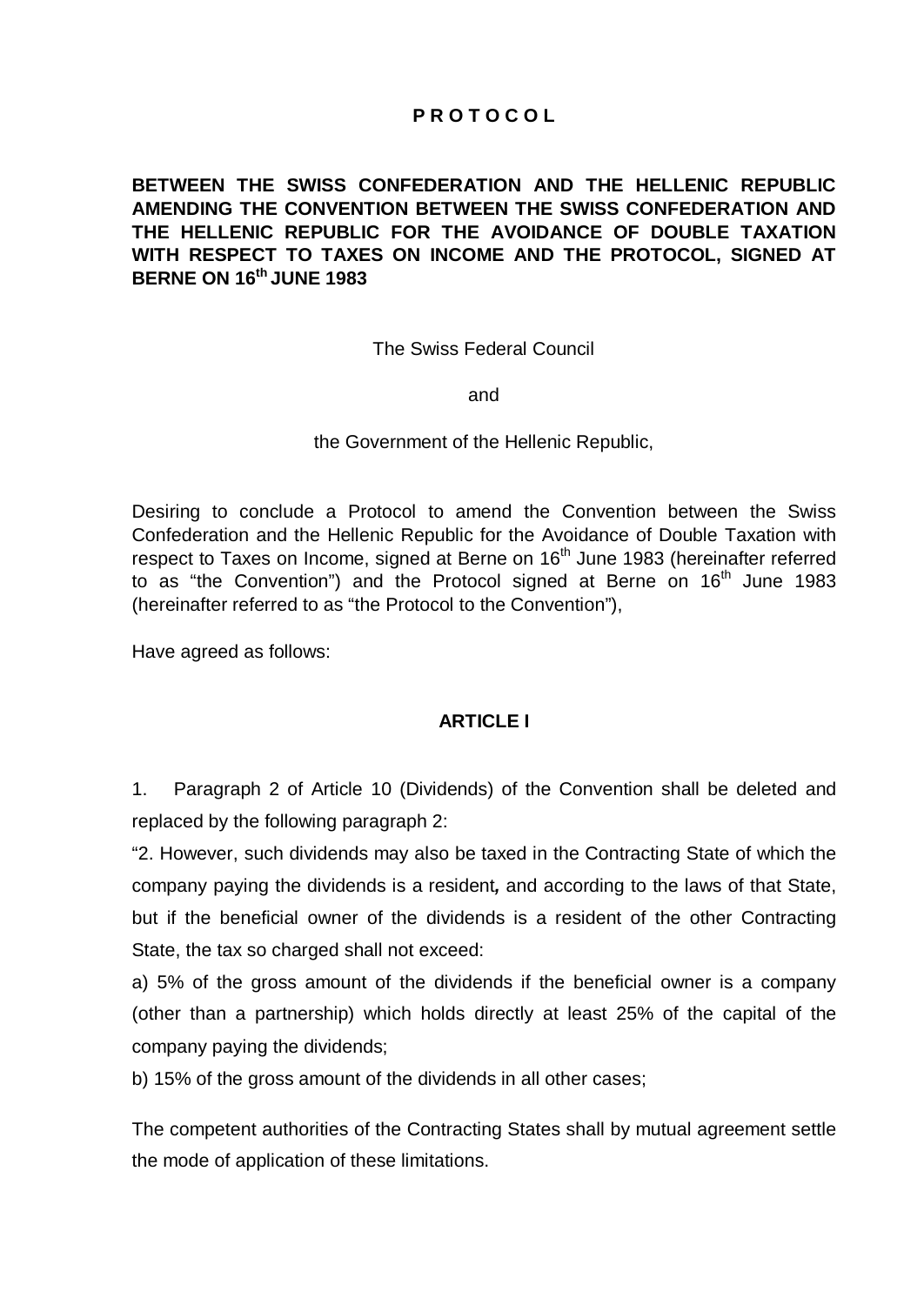This paragraph shall not affect the taxation of the company in respect of the profits out of which the dividends are paid".

2. A new paragraph 3 is inserted into the Convention. The paragraphs 3, 4 and 5 are consequently renumbered 4, 5 and 6. The new paragraph 3 reads as follows: "3. Notwithstanding the provisions of paragraphs 1 & 2, dividends paid by a company which is a resident of a Contracting State to a resident of the other Contracting State shall be taxable only in that other State if the beneficial owner of the dividends is:

- a) the other Contracting State, a political subdivision or a local authority of that other Contracting State;
- b) any pension fund or pension scheme. "

### **ARTICLE II**

Paragraph 2 of Article 11 (Interest) of the Convention shall be deleted and replaced by the following paragraph 2:

"2. However, such interest may also be taxed in the Contracting State in which it arises and according to the laws of that State, but if the beneficial owner of the interest is a resident of the other Contracting State the tax so charged shall not exceed 7% of the gross amount of the interest. The competent authorities of the Contracting States shall by mutual agreement settle the mode of application of this limitation."

## **ARTICLE III**

1. Paragraph 4 of Article 13 (Capital Gains) of the Convention shall be deleted and replaced by the following paragraph 4:

"4. Gains derived by a resident of a Contracting State from the alienation of shares or other participation rights, deriving more than 50 per cent of their value directly or indirectly from immovable property situated in the other Contracting State may be taxed in that other State."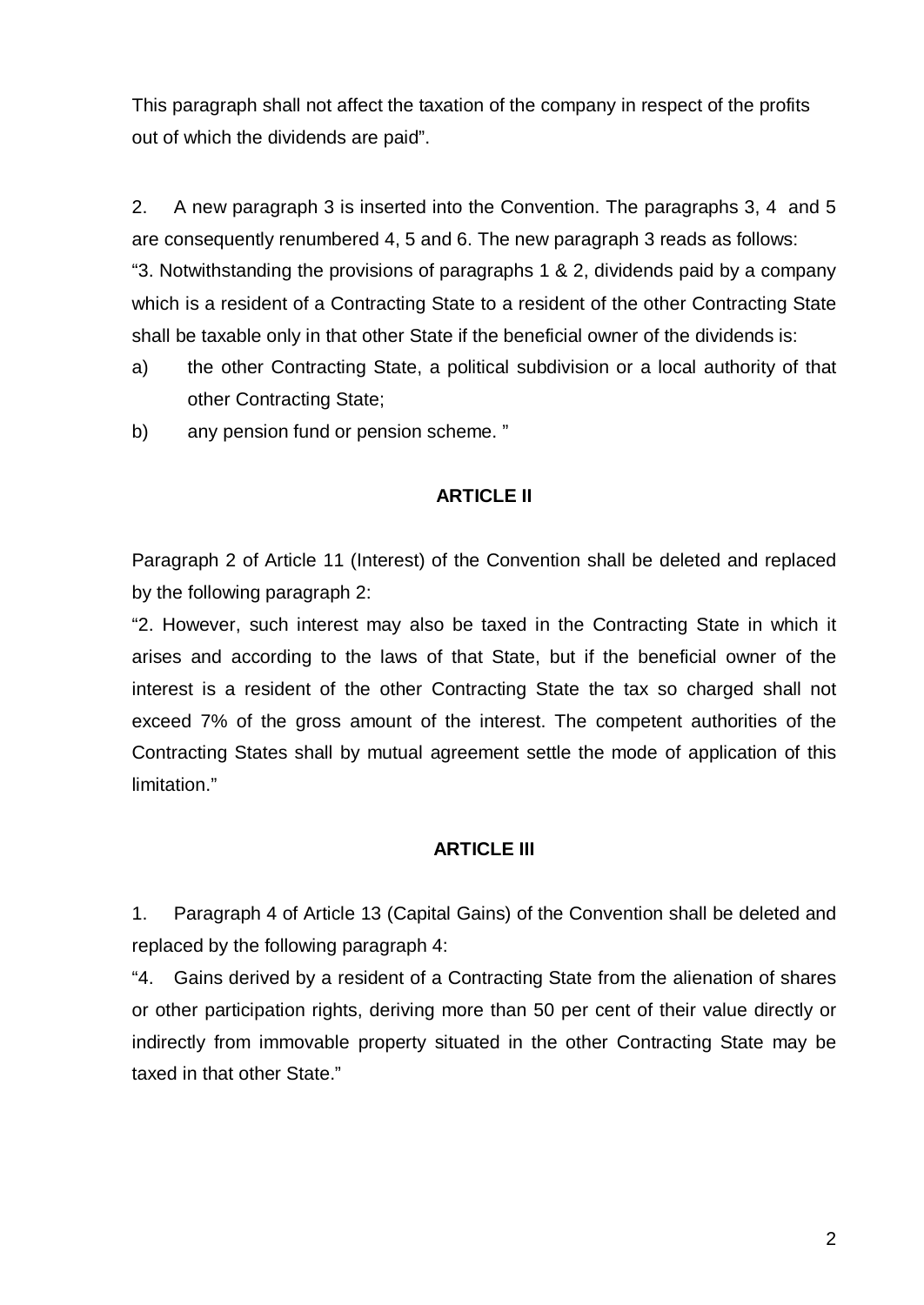2. A new paragraph 5 is added into Article 13 and it reads as follows:

"5. Gains from the alienation of any property other than that referred to in paragraphs 1, 2, 3 and 4, shall be taxable only in the Contracting State of which the alienator is a resident."

#### **ARTICLE IV**

1. The following sentence is added to paragraph 2 of Article 22 (Methods for elimination of double taxation) of the Convention:

"However, such exemption shall apply to gains referred to in paragraph 4 of Article 13 only if actual taxation of such gains in Greece is demonstrated."

2. Paragraph 4 of Article 22 shall be deleted.

# **ARTICLE V**

A new paragraph 5 is added to Article 24 (Mutual agreement procedure) of the Convention and it reads as follows:

"5. Where,

- a) under paragraph 1, a person has presented a case to the competent authority of a Contracting State on the basis that the actions of one or both of the Contracting States have resulted for that person in taxation not in accordance with the provisions of this Convention, and
- b) the competent authorities are unable to reach an agreement to resolve that case pursuant to paragraph 2 within three years from the presentation of the case to the competent authority of the other Contracting State,

any unresolved issues arising from the case shall be submitted to arbitration if the person so requests. These unresolved issues shall not, however, be submitted to arbitration if a decision on these issues has already been rendered by a court or administrative tribunal of either State. Unless a person directly affected by the case does not accept the mutual agreement that implements the arbitration decision, that decision shall be binding on both Contracting States and shall be implemented notwithstanding any time limits in the domestic laws of these States. The competent authorities of the Contracting States shall by mutual agreement settle the mode of application of this paragraph.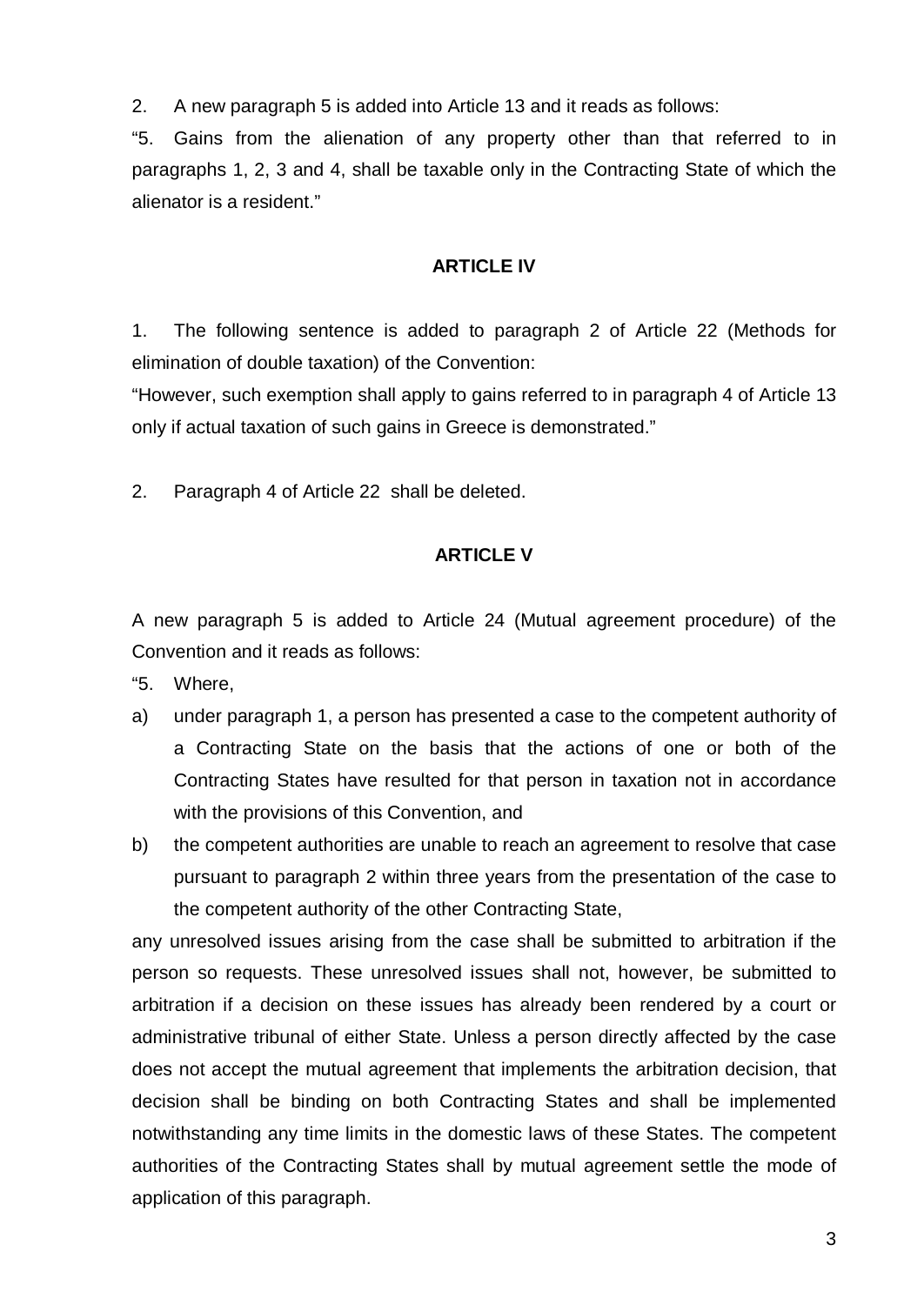The Contracting States may release to the arbitration board, established under the provisions of this paragraph, such information as is necessary for carrying out the arbitration procedure. The members of the arbitration board shall be subject to the limitations of disclosure described in paragraph 2 of Article 25 with respect to the information so released."

### **ARTICLE VI**

Article 25 (Exchange of information) of the Convention shall be deleted and replaced by the following new Article 25:

"1. The competent authorities of the Contracting States shall exchange such information as is foreseeably relevant for carrying out the provisions of this Convention or to the administration or enforcement of the domestic laws concerning taxes covered by this Convention insofar as the taxation thereunder is not contrary to the Convention. The exchange of information is not restricted by Article 1.

2. Any information received under paragraph 1 by a Contracting State shall be treated as secret in the same manner as information obtained under the domestic laws of that State and shall be disclosed only to persons or authorities (including courts and administrative bodies) concerned with the assessment or collection of, the enforcement or prosecution in respect of, or the determination of appeals in relation to the taxes referred to in paragraph 1. Such persons or authorities shall use the information only for such purposes. They may disclose the information in public court proceedings or in judicial decisions. Notwithstanding the foregoing, information received by a Contracting State may be used for other purposes when such information may be used for such other purposes under the laws of both States and the competent authority of the supplying State authorises such use.

3. In no case shall the provisions of paragraphs 1 and 2 be construed so as to impose on a Contracting State the obligation:

a) to carry out administrative measures at variance with the laws and administrative practice of that or of the other Contracting State;

4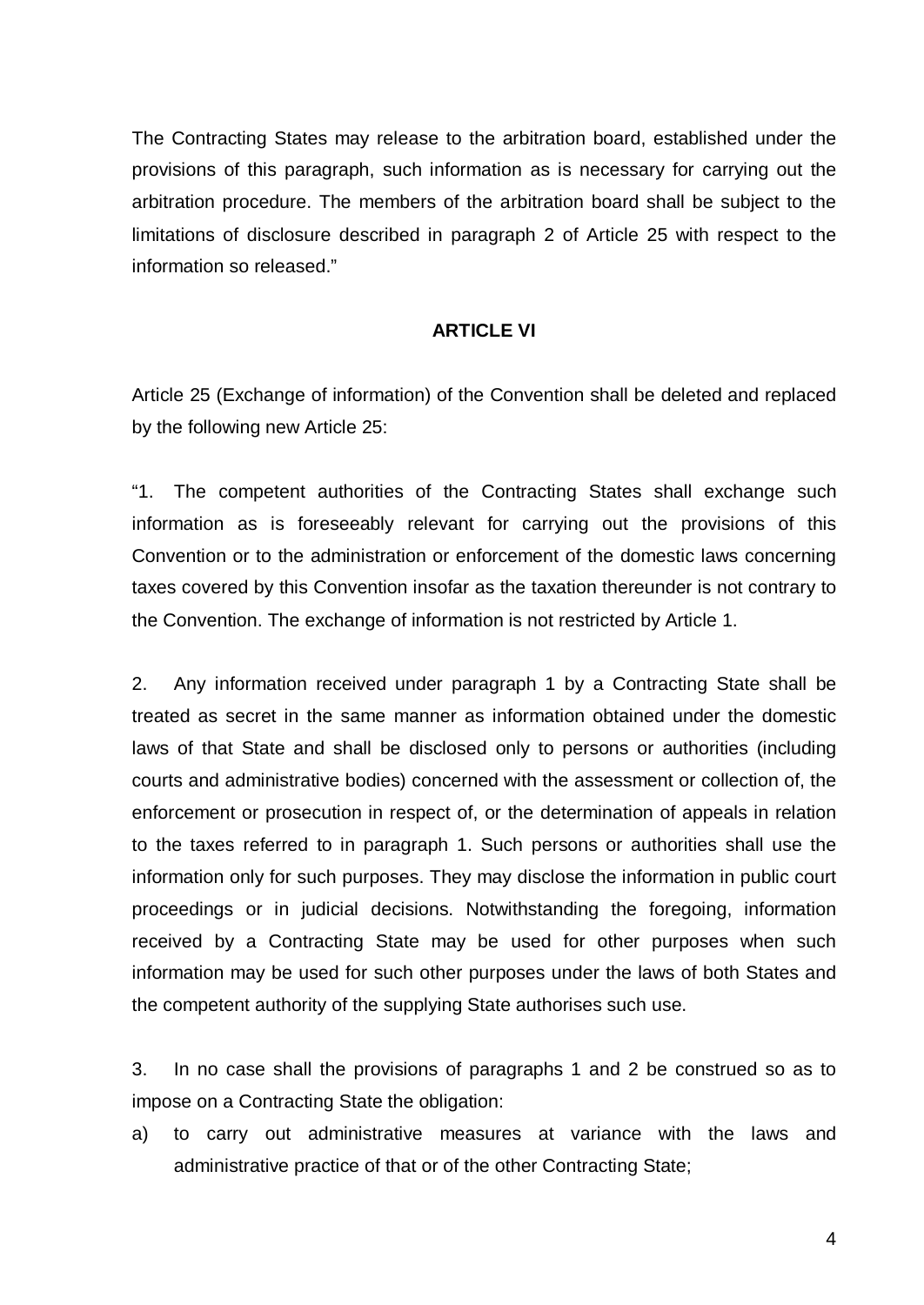- b) to supply information which is not obtainable under the laws or in the normal course of the administration of that or of the other Contracting State;
- c) to supply information which would disclose any trade, business, industrial, commercial or professional secret or trade process, or information the disclosure of which would be contrary to public policy (ordre public).

4. If information is requested by a Contracting State in accordance with this Article, the other Contracting State shall use its information gathering measures to obtain the requested information, even though that other State may not need such information for its own tax purposes. The obligation contained in the preceding sentence is subject to the limitations of paragraph 3 but in no case shall such limitations be construed to permit a Contracting State to decline to supply information solely because it has no domestic interest in such information.

5. In no case shall the provisions of paragraph 3 be construed to permit a Contracting State to decline to supply information solely because the information is held by a bank, other financial institution, nominee or person acting in an agency or a fiduciary capacity or because it relates to ownership interests in a person. In order to obtain such information, the tax authorities of the requested Contracting State shall, if necessary to comply with its obligations under this paragraph, have the power to enforce the disclosure of information covered by this paragraph, notwithstanding paragraph 3 or any contrary provisions in its domestic laws."

## **ARTICLE VII**

1. Paragraph 1 of the Protocol to the Convention shall be deleted and replaced by the following new paragraph 1:

"1a. With respect to paragraph 1 of Article 4, it is understood that the term "resident of a Contracting State" includes a recognized pension fund or pension scheme in that Contracting State; and the Contracting State itself, a political subdivision or a local authority.

b. It is understood that as a recognized pension fund or pension scheme of a Contracting State shall be regarded any pension fund or pension scheme recognized and controlled according to statutory provisions of that State, which is generally exempt from income taxation in that State and which is operated principally to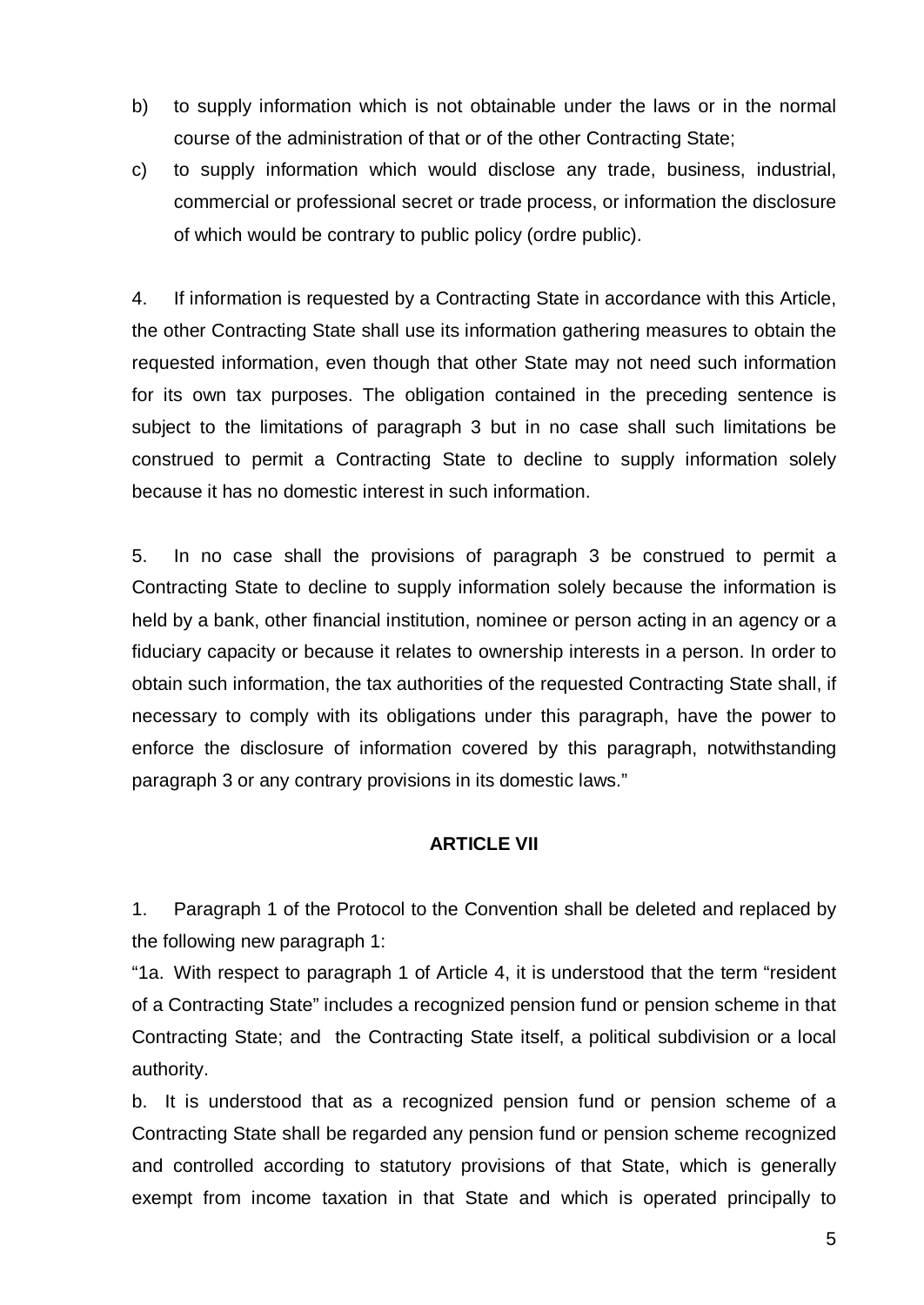administer or provide pension or retirement benefits or to earn income for the benefit of one or more such arrangements."

2. The following new paragraph 3 shall be added to the Protocol to the Convention:

"3. It is understood that the term "pensions" as used in Articles 18 and 19, respectively, do not only cover periodic payments, but also include lump sum payments.".

3. The following new paragraph 4 shall be added to the Protocol to the Convention:

- "4. With reference to Article 25
- a) It is understood that an exchange of information will only be requested once the requesting Contracting State has exhausted all regular sources of information available under the internal taxation procedure.
- b) It is understood that the administrative assistance provided for in Article 25 does not include measures aimed only at the simple collection of pieces of evidence ("fishing expeditions").
- c) It is understood that the tax authorities of the requesting State shall provide the following information to the tax authorities of the requested State when making a request for information under Article 25 of the Convention:
	- (i) the name and address of the person(s) under examination or investigation and, if available, other particulars facilitating that persons identification, such as date of birth, marital status, tax identification number;
	- (ii) the period of time for which the information is requested;
	- (iii) a statement of the information sought including its nature and the form in which the requesting State wishes to receive the information from the requested State;
	- (iv) the tax purpose for which the information is sought;
	- (v) the name and address of any person believed to be in possession of the requested information.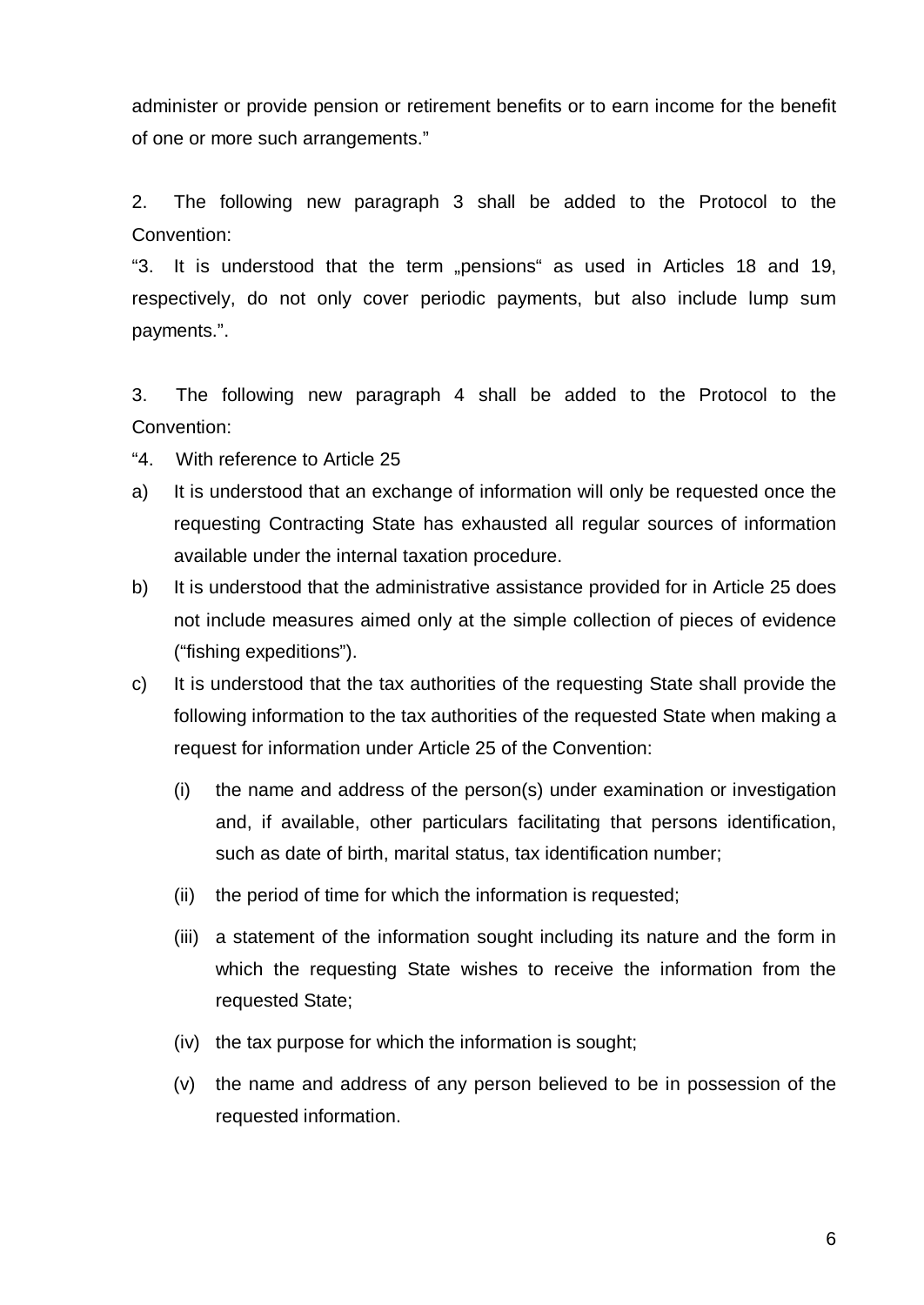- d) It is further understood that Article 25 of the Convention shall not commit the Contracting States to exchange information on an automatic or a spontaneous basis.
- e) It is understood that in case of an exchange of information, the administrative procedural rules regarding taxpayers' rights provided for in the requested Contracting State remain applicable before the information is transmitted to the requesting Contracting State. It is further understood that this provision aims at guaranteeing the taxpayer a fair procedure and not at preventing or unduly delaying the exchange of information process."

## **ARTICLE VIII**

Each of the Contracting States shall notify to the other, through the diplomatic channel, the completion of the procedures required by its law for the bringing into force of this Protocol. This Protocol shall enter into force on the date of receipt of the later of these notifications and this Protocol shall apply:

- a) with respect to tax withheld at source on amounts due on or after the first day of January of the year next following the entry into force of this Protocol;
- b) with respect to other taxes for fiscal years beginning on or after the first day of January of the year that follows the entry into force of this Protocol;
- c) to requests for the exchange of information made on or after the date of entry into force of this Protocol regarding information that relates to taxable periods beginning on or after the first day of January next following the entry into force of this Protocol;
- d) with respect to Article V of this Protocol to cases that are under consideration by the competent authorities as of the date on which this Protocol enters into force and cases that come under consideration after that date.

In witness whereof the undersigned, duly authorised thereto by their respective Governments, have signed this Protocol.